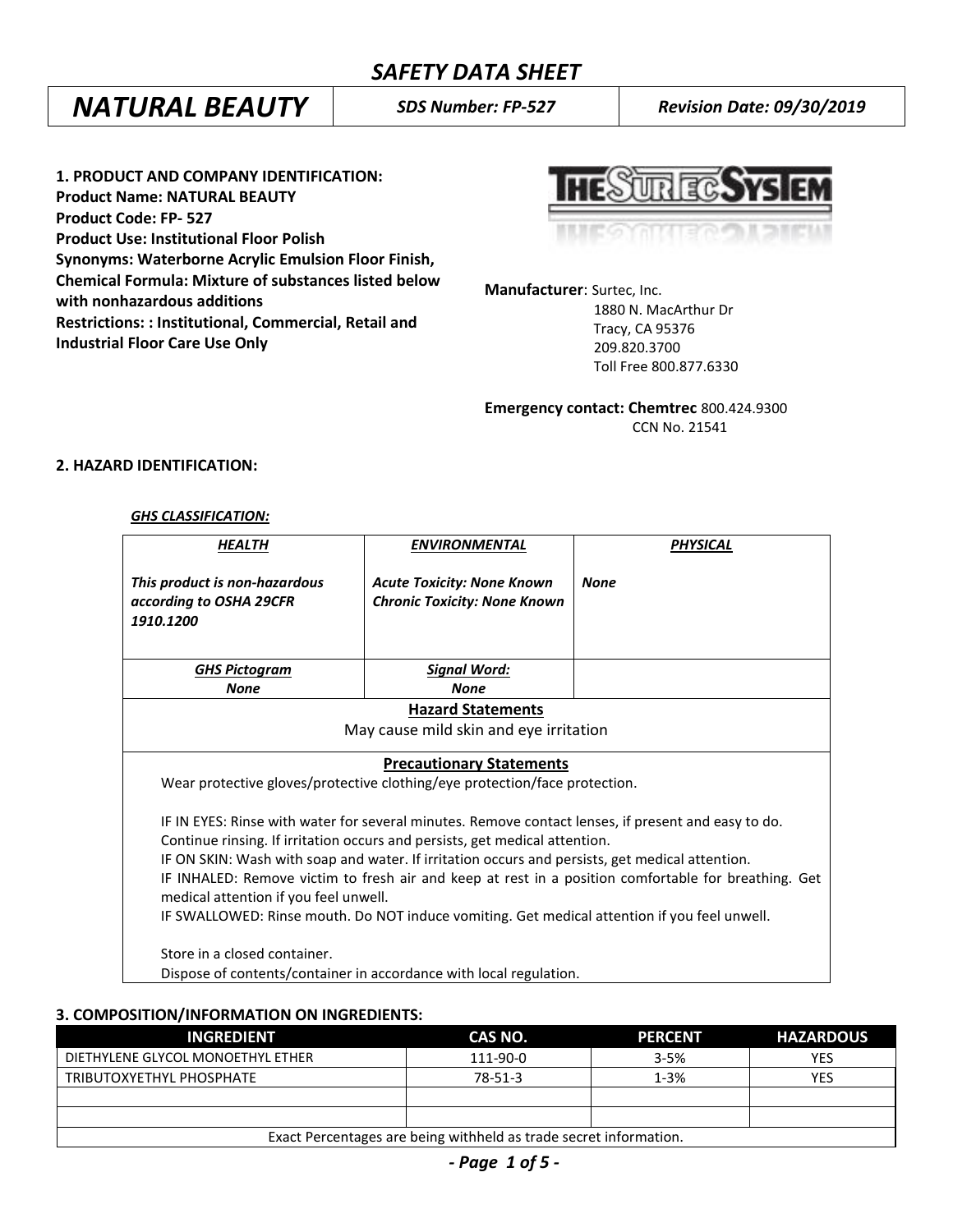# *NATURAL BEAUTY SDS Number: FP-527 Revision Date: 09/30/2019*

# **4. FIRST-AID MEASURES:**

*Eye Contact:* Rinse with water for several minutes. Remove contact lenses, if present and easy to do. Continue rinsing. If irritation occurs and persists, get medical attention. *Skin Contact:* Wash with soap and water. If irritation occurs and persists, get medical attention. *Inhalation:* Remove victim to fresh air and keep at rest in a position comfortable for breathing. Get medical attention if you feel unwell. *Ingestion:* Rinse mouth. Do NOT induce vomiting. Get medical attention if you feel unwell.

# **5. FIRE-FIGHTING MEASURES:**

*Fire Extinguishing media:* Use water spray dry chemical, carbon dioxide or regular foam. Move containers away from fire area if can be done without risk.

# *Hazards during fire-fighting:*

Containers may rupture when exposed to extreme heat.

# *Protective equipment for fire-fighting:*

Wear NFPA-approved self-contained breathing apparatus, helmet, hood, boots and gloves.

# **6. ACCIDENTAL RELEASE MEASURES:**

## *Personal precautions:*

Use recommended personal protective clothing and equipment. To prevent slipping, do not walk through spilled material.

#### *Environmental precautions:*

Follow all Federal, State and Local regulations when storing and disposing of substances. Do not allow material to run off of work area, and material should be absorbed, collected and disposed of in accordance with regulations. Keep product from entering storm drains. Consult local and federal guidelines for proper disposal of these materials.

## *Cleanup:*

*- For small amounts of released material:* Mop or vacuum up then transfer to suitable container for disposal. - *For large amounts of released material:* Dike around spilled material to contain. Spilled material may be mopped or vacuumed up, then transferred to plastic containers for disposal.

# **7. HANDLING and STORAGE:**

# *Handling:*

**General advice -** No specific measures are necessary provided product and recommended protective clothing/equipment are used correctly. Do not mix with other chemicals. This is a commercial product, not intended for home use. Keep out of reach of children.

# *Storage:*

**General advice -** Protect against physical damage. Store in tightly closed containers in a cool, well ventilated area. Do not allow product to freeze.

#### *Shelf Life:*

12 months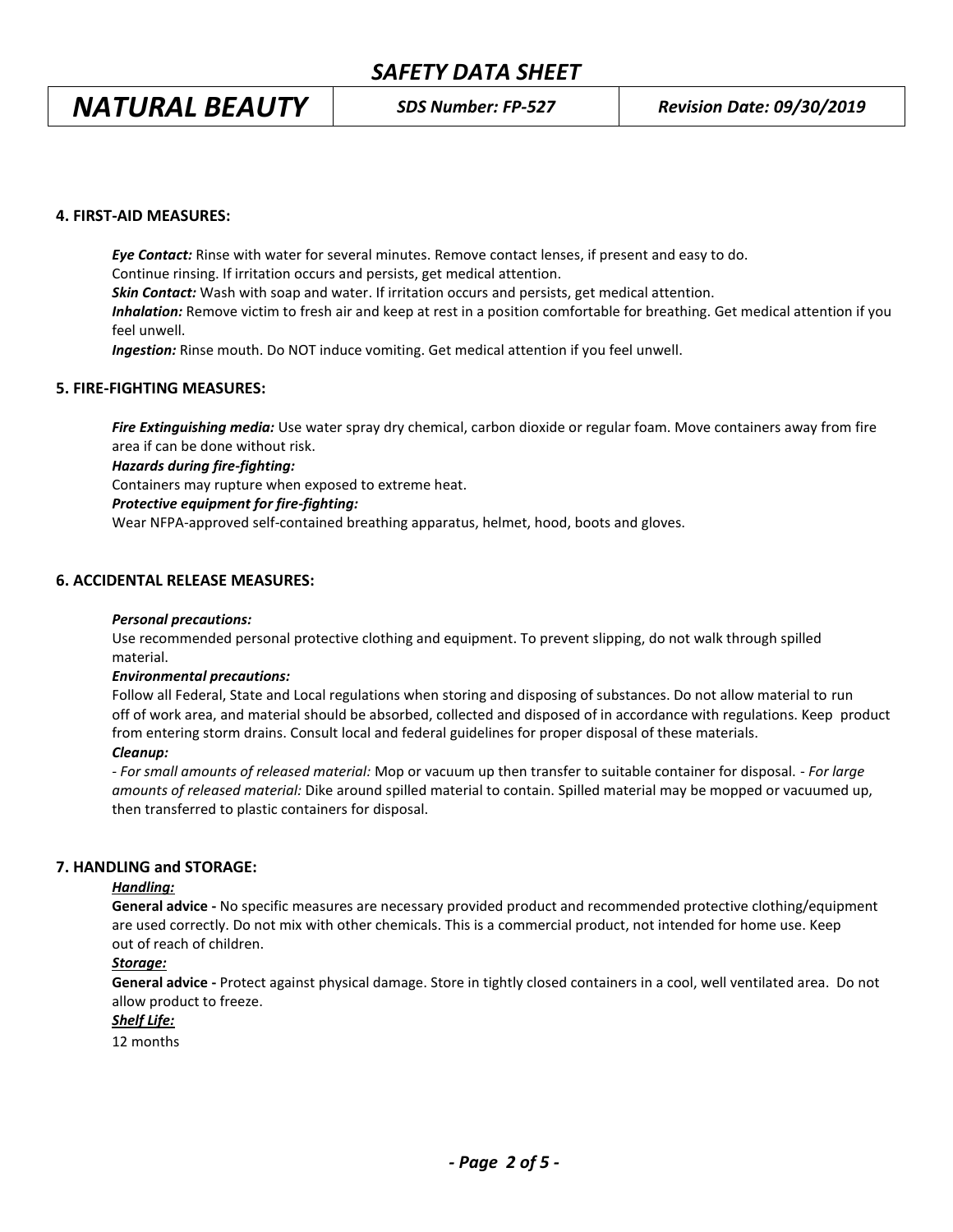# *NATURAL BEAUTY SDS Number: FP-527 Revision Date: 09/30/2019*

# **8. EXPOSURE CONTROLS and PERSONAL PROTECTION:**

#### *Advice on system design:*

Provide local exhaust ventilation to control vapors for published exposure limits.

#### *Personal protective equipment (HMIS rating 'B'):*

**Eye protection**: Wear safety glasses with side shields or safety goggles to prevent exposure or full face shield if splash hazard exists.

**Skin protection**: Chemical-resistant gloves. Wear appropriate protective clothing to prevent possible skin contact.

**Respiratory protection**: Use proper NIOSH-OSHA respirator if exposure limits are exceeded or ventilation is inadequate. **General safety and hygiene measures**: Exercise stringent hygiene practices to minimize exposure.

If contact occurs, wash any body part with soap and water immediately. Wash hands after use, and before eating, drinking or smoking.

#### *Other protective measures:*

Nearby running water on the job site is necessary, should an accident occur.

*Exposure Guidelines:*

| ACGIH TLV: | Not Established (111-90-0) |
|------------|----------------------------|
| STEL:      | Not Established (111-90-0) |
| OSHA PEL:  | Not Established (111-90-0) |

#### **9. PHYSICAL and CHEMICAL PROPERTIES:**

| Appearance:                 | White Liquid             | Flash Point:                            | $>200^{\circ}$ F         |
|-----------------------------|--------------------------|-----------------------------------------|--------------------------|
| Odor:                       | Sweet                    | <b>Upper/Lower Flammability Limits:</b> | No information available |
| pH value:                   | $8.6 +/- 0.2$            | Relative Density (water):               | 1.01                     |
| Specific gravity:           | $1.01$ (H2O = 1)         | Auto-Ignition Temperature:              | No information available |
| Solidification temperature: | No information available | Decomposition temperature:              | No information available |
| Freezing/Melting point:     | 32 °F (0 °C)             | <b>Partition Coefficient</b>            | No information available |
| Boiling point:              | 212°F (100 °C)           | Odor Threshold                          | No information available |
| Vapor density:              | No information available | Viscosity:                              | $<$ 10 cps.              |
| Vapor pressure:             | No information available | <b>Partition Coefficient</b>            | No information available |
| <b>Evaporation Rate:</b>    | No information available | Solubility in water:                    | Miscible                 |
| Regulatory VOC:             | < 1% by weight           |                                         |                          |

#### **10. STABILITY and REACTIVITY:**

*Conditions to avoid:* Freezing. Excessive heat or flame. *Substances to avoid:* Strong oxidizing agents, acids and bases. *Hazardous reactions:* Product is chemically stable under normal conditions of use and storage. **Decomposition or By-products:** In fire conditions: carbon monoxide (CO), carbon dioxide (CO<sub>2</sub>).

# **11. TOXICOLOGY INFORMATION:**

# *Acute Toxicity:*

**Oral:** Ingestion may cause nausea, vomiting, and diarrhea. **Eye irritation:** Mild irritation, redness and tearing. **Skin irritation:** Mild irritation and redness. **Inhalation:** May cause minor irritation to the respiratory tract. **Sensitization:** Skin: N/A. Respiratory: N/A

# *Chronic Toxicity:*

**Other information:** No carcinogenic substances as defined by IARC, NTP and/or OSHA.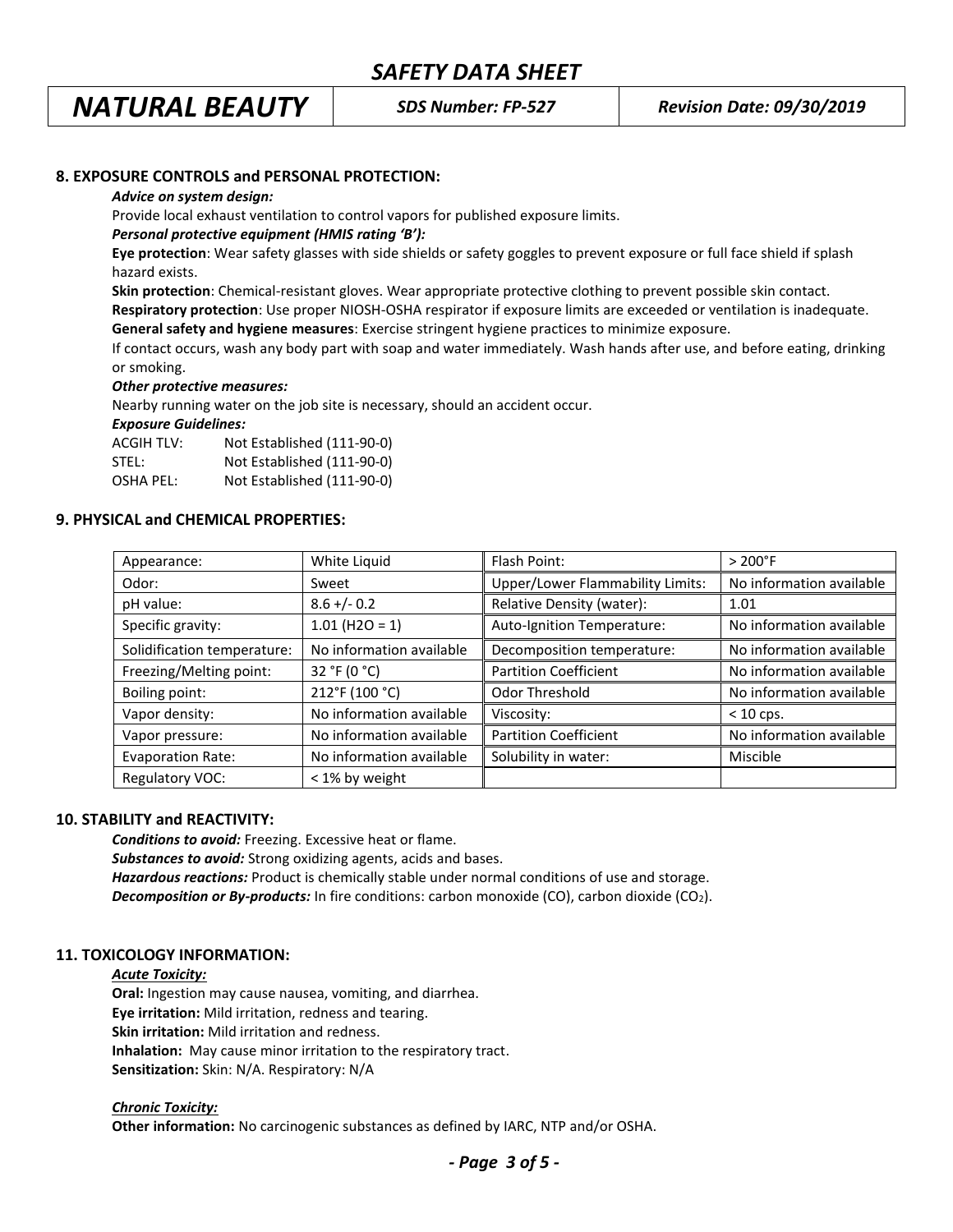*NATURAL BEAUTY SDS Number: FP-527 Revision Date: 09/30/2019*

## **12. ECOLOGICAL INFORMATION:**

#### *Biodegradation:*

Test method: Unspecified Analysis method: Unspecified Degree of elimination: Not Established

#### *Environmental toxicity:*

Acute and prolonged toxicity to fish: Not Established Toxicity to microorganisms: Not Established Other ecotoxicological advice: Not Established

#### **13. DISPOSAL CONSIDERATIONS:**

*Waste disposal of substance:* Dispose of in accordance with all Federal, State and Local regulations when storing and disposing of substances. It is the waste generator's responsibility to determine if a particular waste is hazardous under RCRA (EPA regulations for hazardous waste).

*Container disposal:* Dispose of in a licensed facility in accordance with local regulations.

#### *RCRA:*

Unspecified.

# **14. TRANSPORTATION INFORMATION:**

**DOT: Proper Shipping Name:** WAX, LIQUID (NON-HAZARDOUS)

## **15. REGULATORY INFORMATION:**

| <b>Federal Regulations:</b>           |                       |                                      |
|---------------------------------------|-----------------------|--------------------------------------|
| <b>Registration status:</b>           |                       |                                      |
| TSCA, US:                             |                       | All components are listed or exempt. |
| SARA hazard category (EPCRA 311/312): |                       | Acute health hazard                  |
| <b>SARA TITLE III, SECTION 313:</b>   |                       |                                      |
| <b>CAS Number:</b>                    | <b>Chemical Name:</b> |                                      |
| 111-90-0                              |                       | Diethylene Glycol Monoethyl Ether    |
|                                       |                       |                                      |

#### *State Regulations:*

Chemicals known to the State of California to cause cancer, birth defects or other reproductive harm

CAS Number: Chemical Name:

None

#### *CA Cleaning Product Right To Know Act of 2017: Ingredient Disclosure*

| <b>INGREDIENT</b>                        | <b>CAS NUMBER</b>    | <b>FUNCTION</b>           |
|------------------------------------------|----------------------|---------------------------|
| <b>WATER</b>                             | 7732-18-5            | <b>DILUENT</b>            |
| ACRYLIC COPOLYMER EMULSIONS              | <b>NOT AVAILABLE</b> | POLYMER FILM-FORMER       |
| DIETHYLENE GLYCOL MONOETHYL ETHER        | 111-90-0             | <b>COALESCING SOLVENT</b> |
| TRIBUTOXYETHYL PHOSPHATE                 | 78-51-3              | <b>PLASTICIZER</b>        |
| ETHYLENE ACRYLIC ACID WAX EMULSION       | <b>NOT AVAILABLE</b> | <b>WAX ADDITIVE</b>       |
| TRIMETHYL-1,3 PENTANEDIOL, DIISOBUTYRATE | 6846-50-0            | <b>PLASTICIZER</b>        |
| ZINC AMMONIA CARBONATE COMPLEX           | 38714-47-5           | <b>CROSSLINKER</b>        |
| HIGH DENSITY POLYETHYLENE WAX EMULSION   | <b>NOT AVAILABLE</b> | <b>WAX ADDITIVE</b>       |